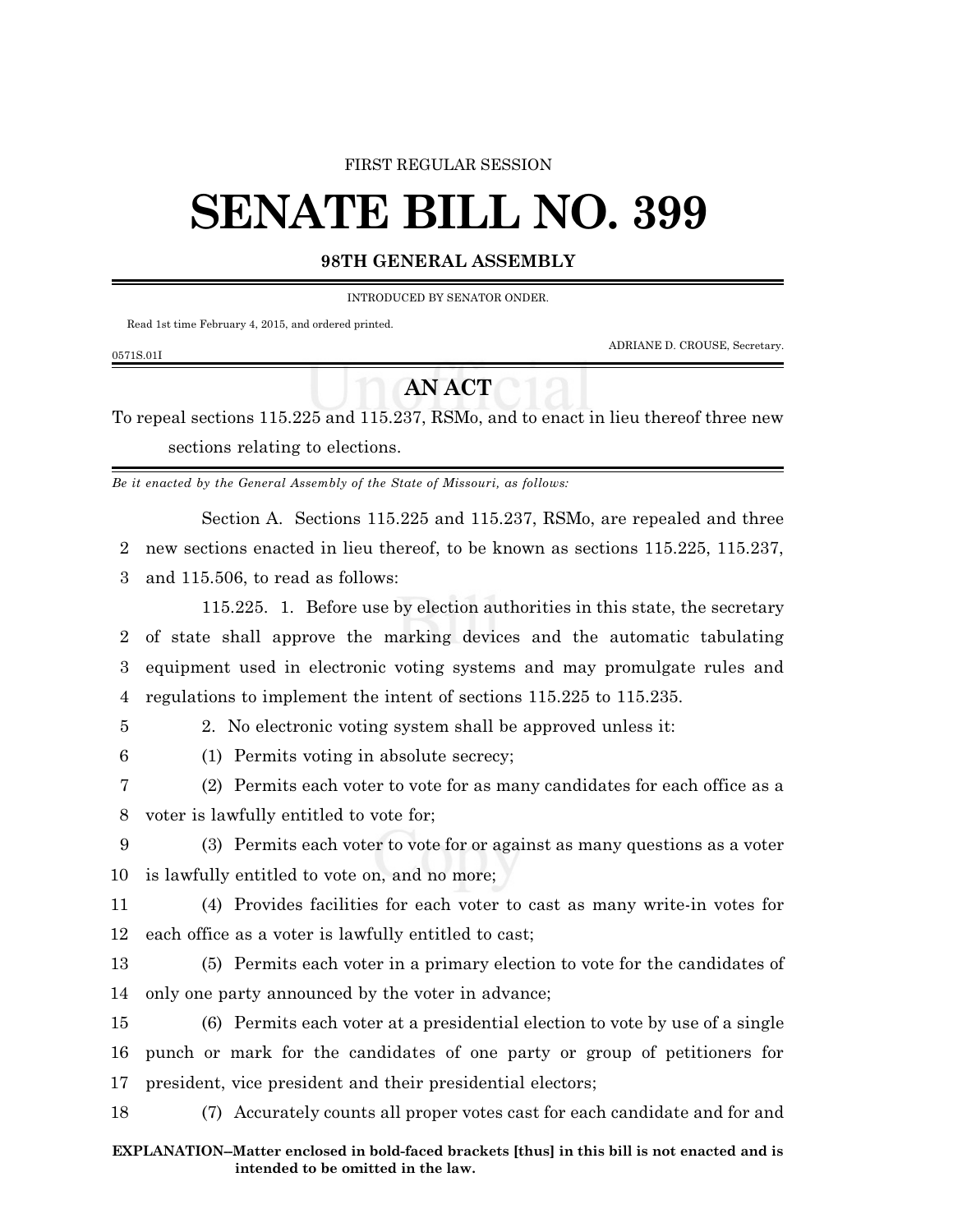against each question;

 (8) Is set to reject all votes, except write-in votes, for any office and on any question when the number of votes exceeds the number a voter is lawfully entitled to cast;

 (9) **Produces the election results from paper ballots that voters have marked by hand or, in the case of disabled voters who need assistance, from paper ballots that have been marked by paper ballot marking devices designed to assist disabled voters;**

**(10)** Permits each voter, while voting, to clearly see the ballot label;

 **[**(10)**] (11)** Has been tested and is certified by an independent authority that meets the voting system standards developed by the Federal Election Commission or its successor agency. The provisions of this subdivision shall not be required for any system purchased prior to August 28, 2002.

 3. **If any election authority uses any direct-record electronic touch-screen, vote-counting machine to accommodate disabled voters, the election authority may continue to use such machine solely for disabled voters who desire to use it. Upon the removal of such voting machine from the election authority's inventory because of mechanical malfunction, wear and tear, or any other reason, the machine shall not be replaced and no additional direct-record electronic voting machine shall be added to the election authority's inventory. Replacement of equipment for use by disabled voters shall be with paper ballot marking devices designed to assist the disabled.**

 **4.** The secretary of state shall promulgate rules and regulations to allow the use of a computerized voting system. The procedures shall provide for the use of a computerized voting system with the ability to provide a paper audit trail. Notwithstanding any provisions of this chapter to the contrary, such a system may allow for the storage of processed ballot materials in an electronic form.

 **[**4.**] 5.** Any rule or portion of a rule, as that term is defined in section 536.010, that is created under the authority delegated in this section shall become effective only if it complies with and is subject to all of the provisions of chapter 536 and, if applicable, section 536.028. This section and chapter 536 are nonseverable and if any of the powers vested with the general assembly pursuant to chapter 536 to review, to delay the effective date or to disapprove and annul a rule are subsequently held unconstitutional, then the grant of rulemaking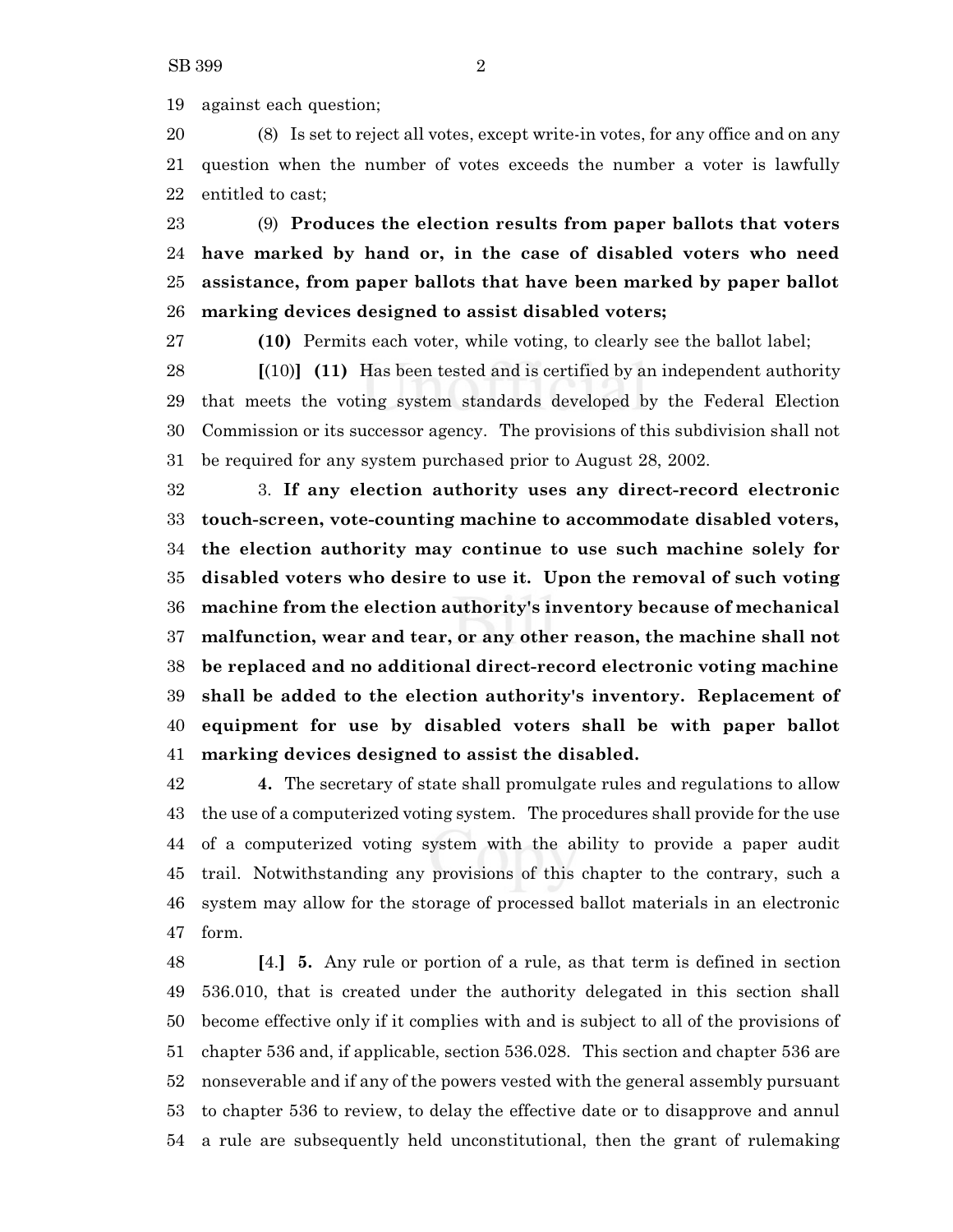authority and any rule proposed or adopted after August 28, 2002, shall be invalid and void.

# 115.237. 1. **The official ballot shall be a paper ballot that is hand- marked by the voter, or in the case of disabled voters who need assistance, by a paper ballot-marking device designed to assist the disabled, except as provided in subsection 3 of section 115.225.**

 **2.** Each ballot printed or designed for use with an electronic voting system for any election pursuant to this chapter shall contain all questions and the names of all offices and candidates certified or filed pursuant to this chapter and no other. As far as practicable, all questions and the names of all offices and candidates for which each voter is entitled to vote shall be printed on one page except for the ballot for political party committee persons in polling places not utilizing an electronic voting system which may be printed separately and in conformity with the requirements contained in this section. As far as practicable, ballots containing only questions and the names of nonpartisan offices and candidates shall be printed in accordance with the provisions of this section, except that the ballot information may be listed in vertical or horizontal rows. The names of candidates for each office shall be listed in the order in which they are filed.

 **[**2.**] 3.** In polling places using electronic voting systems, the ballot information may be arranged in vertical or horizontal rows or on a number of separate pages or screens. In any event, the name of each candidate, the candidate's party, the office for which he or she is a candidate, and each question shall be indicated clearly on the ballot.

 **[**3.**] 4.** Nothing in this subchapter shall be construed as prohibiting the use of a separate paper ballot for questions or for the presidential preference primary in any polling place using an electronic voting system.

 **[**4.**] 5.** Where electronic voting systems are used and when write-in votes are authorized by law, a write-in ballot, which may be in the form of a separate paper ballot, card, or envelope, may be provided by the election authority to permit each voter to write in the names of persons whose names do not appear on the ballot.

 **[**5.**] 6.** No ballot printed or designed for use with an electronic voting system for any partisan election held under this chapter shall allow a person to vote a straight political party ticket. For purposes of this subsection, a "straight political party ticket" means voting for all of the candidates for elective office who